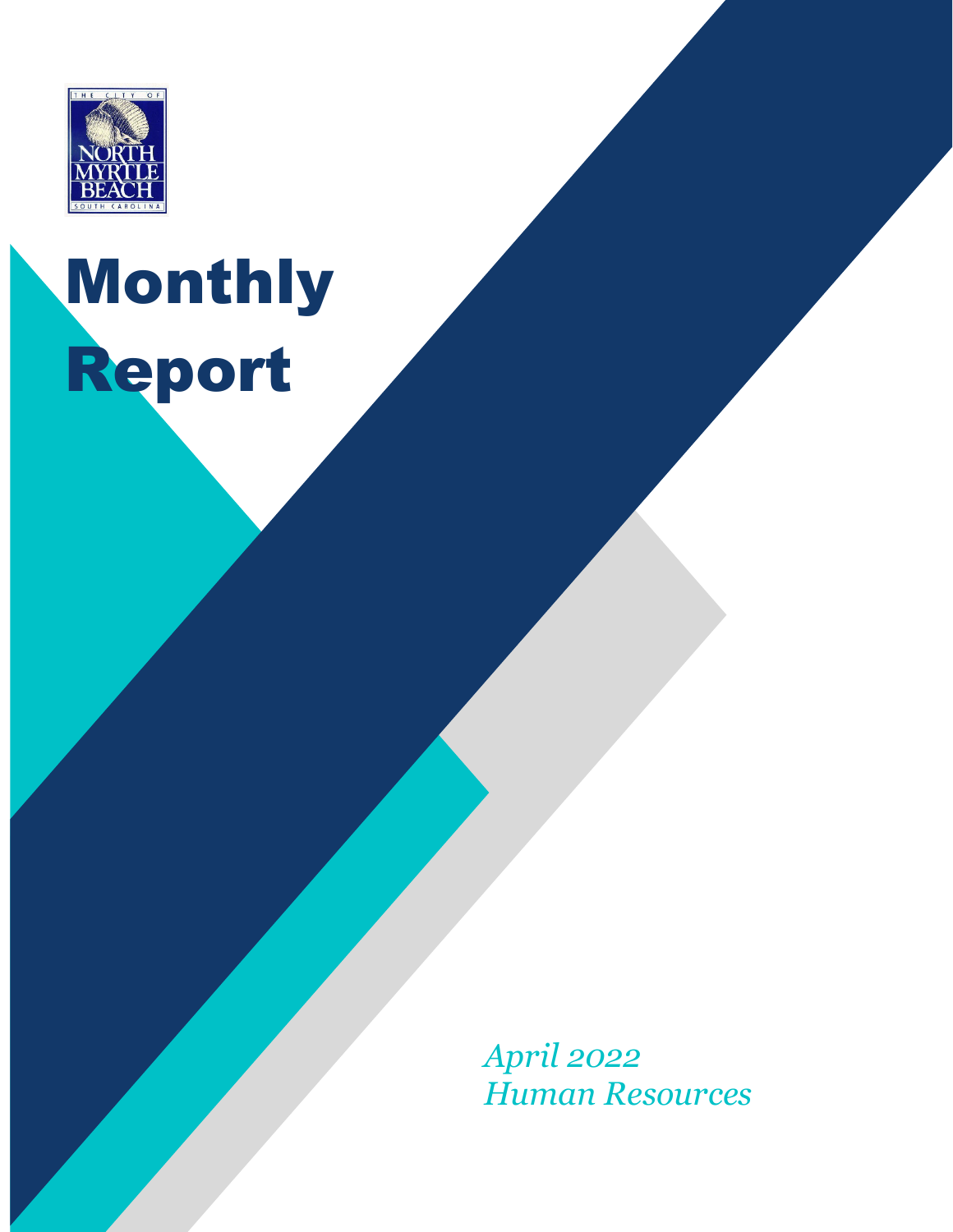#### **HUMAN RESOURCES REPORT – APRIL 2022**

Human Resources employees were busy assisting departments and processing new and separating employees, employee performance appraisals, pay adjustments and 213 applications/resumes were processed. We continued to assist departments on human resources matters including job postings, announcements, job descriptions, evaluations and change of status forms. We assisted employees with health/life insurance, retirement issues and other personnel-related matters.

New employees received orientation sessions throughout the month. Part-time orientations were completed online. Full-time employees attended in person orientations to receive information about the City and were enrolled in the City's Health and Wellness Program and other benefits.

Wellness consultation appointments will be conducted throughout the year based on department. During the months of March and April, Police and Fire departments were required to complete their wellness consultation appointments. Planning & Development and Finance Departments will complete consultations in May.

Human Resources and Employee Health Center staff hosted a Lunch & Learn on April 27th on the topic of staying physical at work. Human Resources also invited participants who successfully completed February's walking challenge to celebrate their achievements with a "Walk it Out" event. Participants received lanyards & commemorative pins, and the top 3 walkers received prizes. Human Resources announced the next challenge, a fruit & vegetable challenge, which begins on May 2nd.

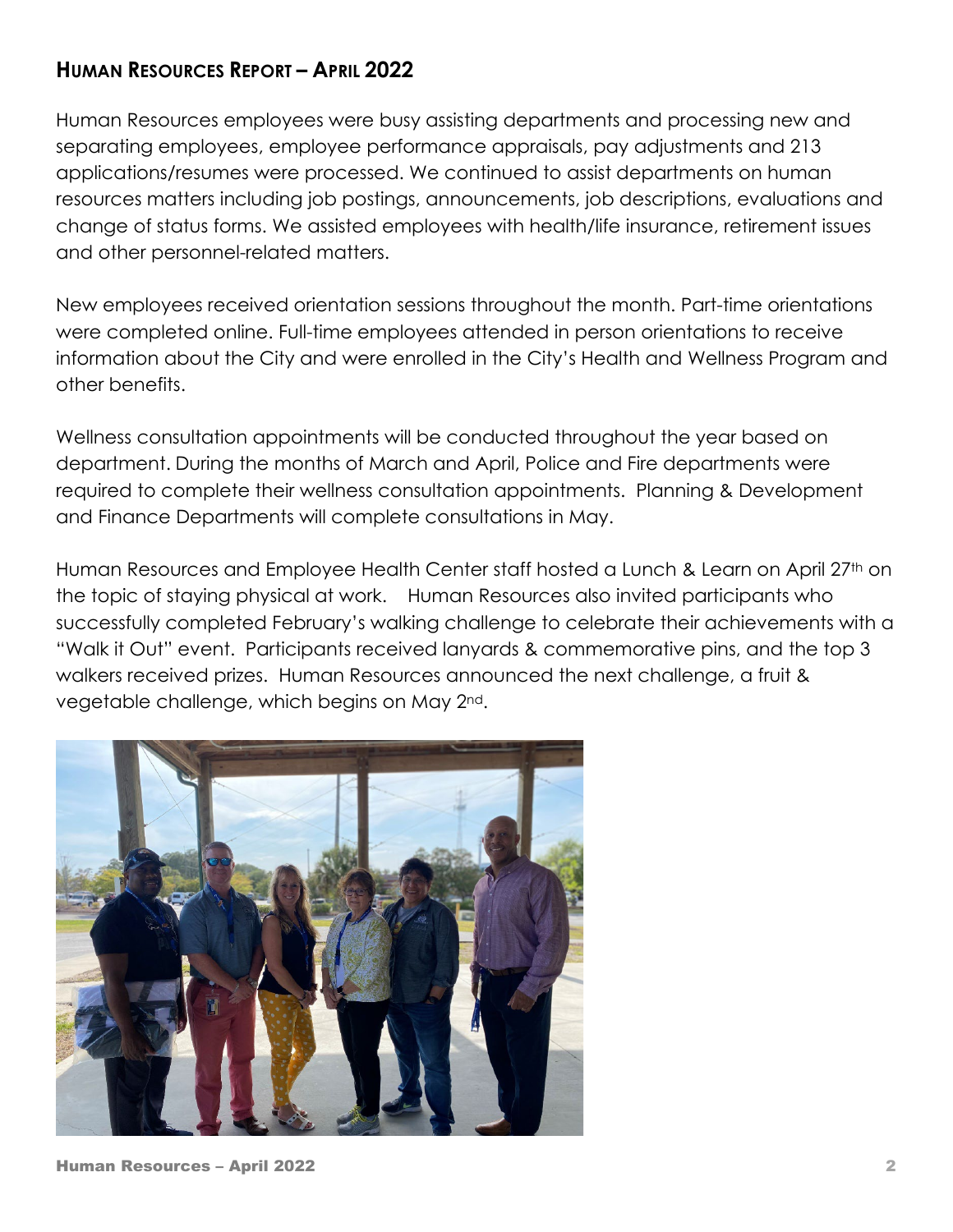Human Resources staff, along with Lifeguard Coordinators from the Public Safety Department, attended a job fair for High School students looking for Summer Jobs on April 30th. Human Resources will also be attending another job fair with Parks & Recreation employees and Lifeguard Coordinators on May 5<sup>th</sup>.

Supervisor training was held on April 20<sup>th</sup> & 21st. The topic of training was Reasonable Suspicion. The class was taught by Ron Cassidy of LifeServices EAP. The next supervisor training will be held in July to cover the topic of Performance Appraisals.

Human Resources has begun planning for this year's Benefit Carnival. The Benefit Carnival will be held in June to give Full Time employees an opportunity to meet our benefits vendors and ask questions.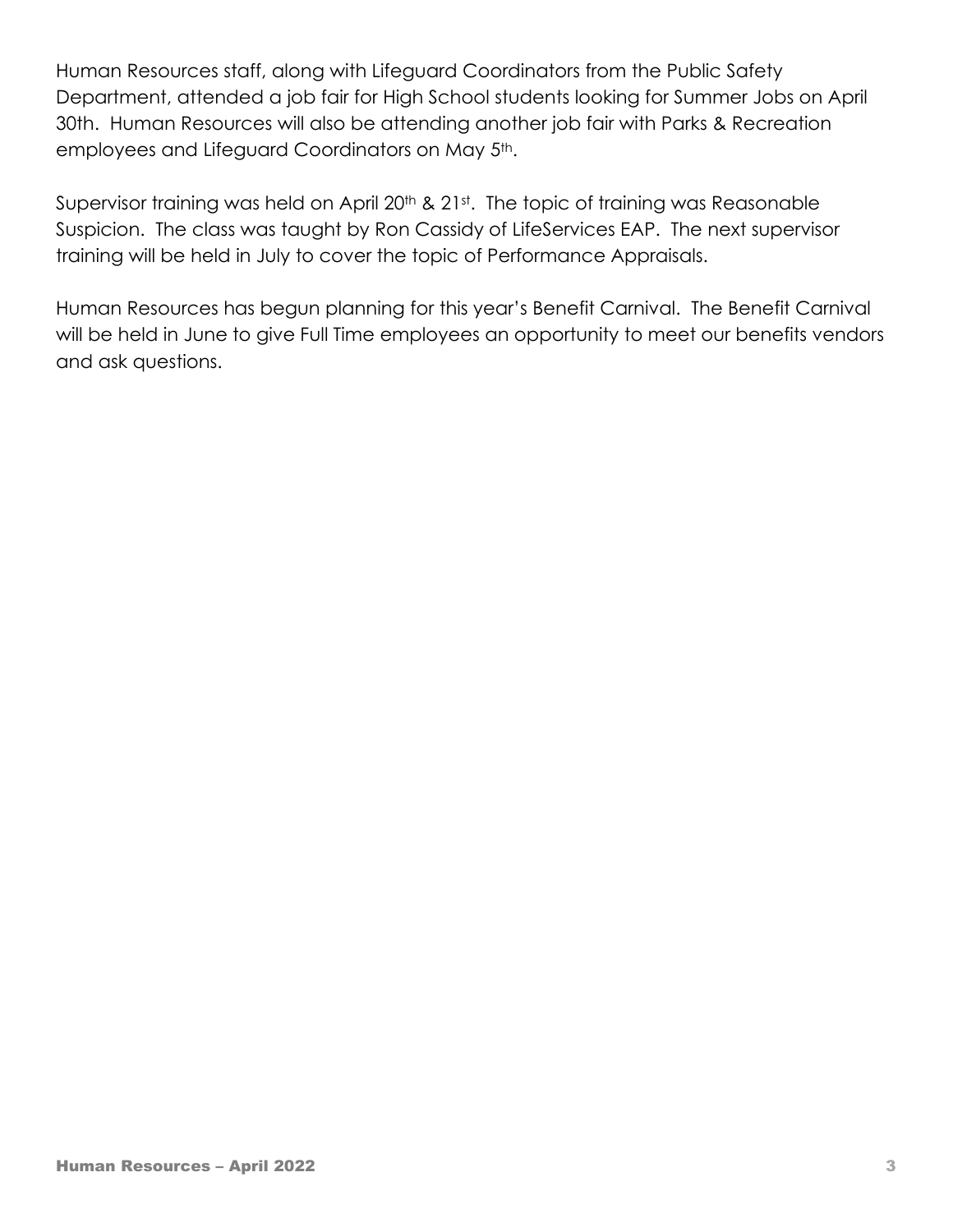## Employment Statistics

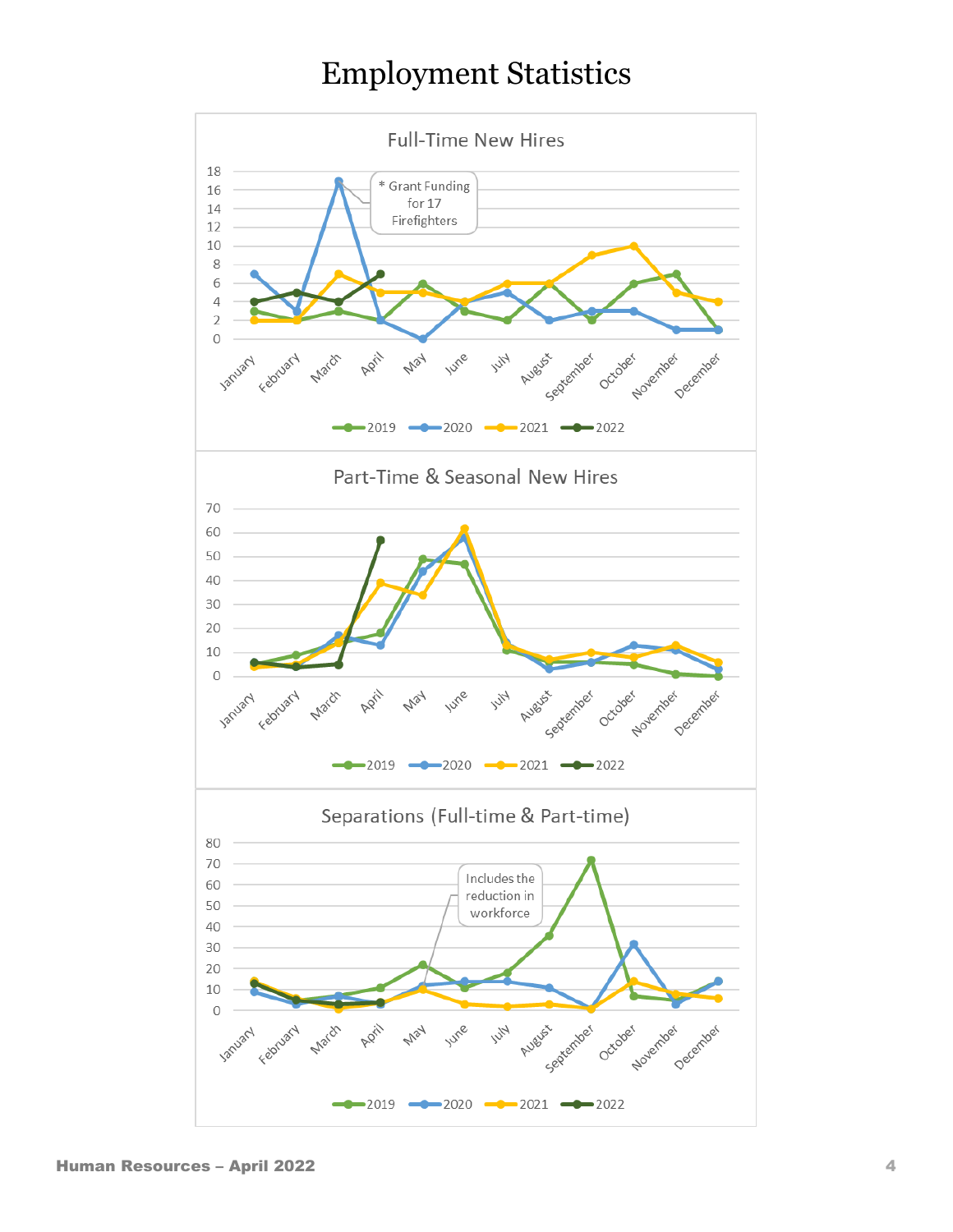### Clinic Statistics